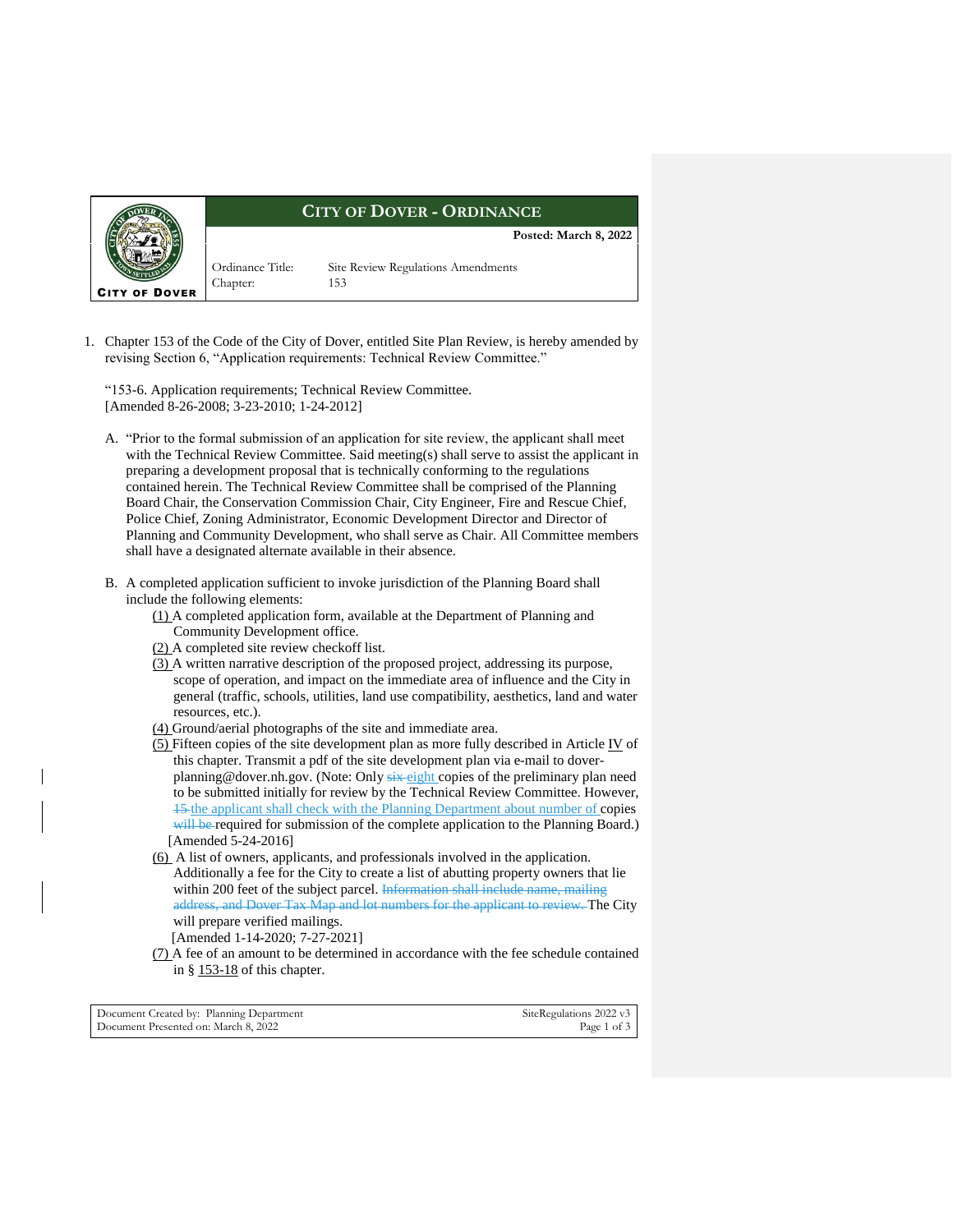

## **CITY OF DOVER - ORDINANCE**

**Posted: March 8, 2022**

[C.](https://ecode360.com/33400328#33400328) The applicant shall file the application with the Planning Board office at least 21 days prior to the Planning Board meeting, at which time the application will be accepted and a public hearing held.

Ordinance Title: Site Review Regulations Amendments

Chapter: 153

[Amended 1-14-2020]

[\(1\)](https://ecode360.com/33400329#33400329) The applicant and abutters shall be notified of said public hearing by verified mail, with return receipt requested, stating the time, date and place of such hearing. Notice will be mailed at least 10 days prior to the date of the meeting by the City.

[\(2\)](https://ecode360.com/33400330#33400330) Such public hearing shall be advertised in a newspaper of general distribution not less than 10 days prior to the said meeting."

2. Chapter 153 of the Code of the City of Dover, entitled Site Plan Review, is hereby amended by revising Section 13, "Parking", Subsection D, Subsection (c) as follows:

In the Parking Regulation Table, the first row be changed to read "Residential<sup>3</sup> (non-CBD-G or TOD)" and a new row shall be added to become the third row to state "Residential<sup>3</sup> (CBD-TOD)" for 1 space per unit.

3. Chapter 153 of the Code of the City of Dover, entitled Site Plan Review, is hereby amended by revising Section 6 entitled "Application Requirements, Technical Review Committee" subsection A subsection 6, to read as follows:

"Prior to the formal submission of an application for site review, the applicant shall meet with the Technical Review Committee. Said meeting(s) shall serve to assist the applicant in preparing a development proposal that is technically conforming to the regulations contained herein. The Technical Review Committee shall be comprised of the Planning Board Chair, the Conservation Commission Chair, City Engineer, Fire and Rescue Chief, Police Chief, Zoning Administrator, Economic Development Director and Director of Planning and Community Development, who shall serve as Chair. All Committee members shall have a designated alternate available in their absence. For projects under the threshold described in Section 153-4.A but meeting the threshold of 153-4.B (1) through (5) may be approved by the majority vote of Technical Review Committee per RSA 676:43 provided no waivers or Conditional Use Permits are necessary to meet regulations."

## AND

Chapter 153 of the Code of the City of Dover, entitled Site Plan Review, is hereby amended by revising Section 4 entitled "Applicability" subsection E to read as follows:

"E. Notwithstanding the above criteria, the Technical Review Committee, per RSA 676:43, by majority vote may approve minor site plans. It also may require any project that the

| Document Created by: Planning Department | SiteRegulations 2022 v3 |
|------------------------------------------|-------------------------|
| Document Presented on: March 8, 2022     | Page 2 of 3             |

**Formatted:** Indent: First line: 0"